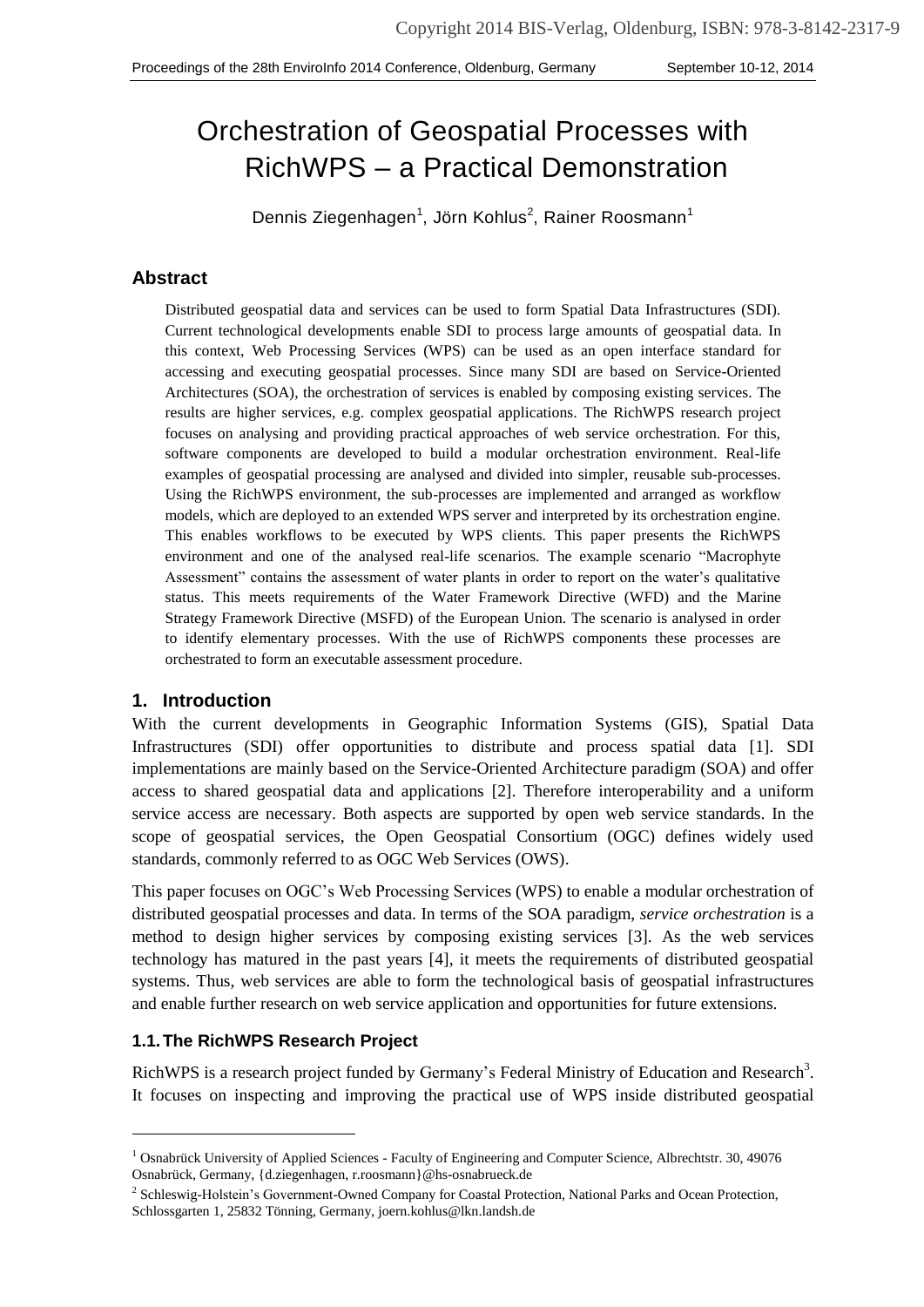systems like Spatial Data Infrastructures (SDI). Research results are compared to existing solutions, e.g. web service orchestration using the Business Process Execution Language (BPEL) together with the Web Services Description Language (WSDL).

To achieve and analyse the desired project results, multiple software components are developed which together form a comprehensive OWS orchestration environment. The development is done by Osnabrück University of Applied Sciences<sup>4</sup> and Disy Informationssysteme GmbH<sup>5</sup>. The environment includes a WPS 1.0.0 implementation conforming to OGC's standard. To increase the practical functionality, the implementation also picks up ideas of transactional WPS (WPS-T) and other aspects of the forthcoming standard version WPS 2.0. The aim is to enable an easy creation and use of complex geospatial processing applications for a large domain of users.

Real life use cases and example scenarios are provided by the project partners, Schleswig-Holstein's Government-Owned Company for Coastal Protection, National Parks and Ocean Protection<sup>6</sup> and Germany's Federal Waterways Engineering and Research Institute<sup>7</sup>. The scenarios contain applications of geospatial processing with the potential to be described as a workflow arrangement of less complex processes. Hence, the initial scenario processes are divided into functional units and each of these units is made available as a WPS. The aim is to extract simple processes which can be utilised as widely reusable building blocks for geospatial applications.

With the RichWPS environment, data and services like the described processing units can be arranged to form workflow models. Loops, conditional forks and other control structures allow dynamic and flexible workflows. Arranged models can be validated, tested and finally deployed onto a server which enables workflows to be executed by WPS client applications.

## **2. The RichWPS environment**

To build a flexible and modular orchestration environment, three main software components and a domain specific language (DSL) are developed. Creating, testing and deploying workflow models are tasks of the *RichWPS ModelBuilder*. It uses the *RichWPS SemanticProxy* as a directory service to look up and receive semantically enriched information about available OWS. Validated workflow models are translated into the *RichWPS Orchestration Language* (ROLA). This DSL is used to transfer workflow descriptions to the *RichWPS Server*, which interprets the ROLA document and uses it to set up the orchestration engine. After a workflow has been deployed to the server as a new process, it is able to be executed via the server's WPS interface. A visual representation of the environment, including the connected components, is shown i[n Figure 1.](#page-2-0)

#### **2.1. ModelBuilder**

With the ModelBuilder, the task of service orchestration is abstracted and simplified in a graphical and interactive way. Creating a model of the desired workflow hides technical orchestration details and enables editing and adjusting workflows without directly applying changes on a deeper level (e.g. to the server or the orchestration engine). Workflow models are also easy to share with other users and can be used as a base for new workflows to build on.

l

<sup>3</sup> Bundesministerium für Bildung und Forschung, http://www.bmbf.de

<sup>4</sup> http://www.hs-osnabrueck.de/

<sup>5</sup> http://www.disy.net/

<sup>6</sup> Landesbetrieb für Küstenschutz, Nationalpark und Meeresschutz des Landes Schleswig-Holstein,

http://www.lkn.schleswig-holstein.de

<sup>7</sup> Bundesanstalt für Wasserbau, http://www.baw.de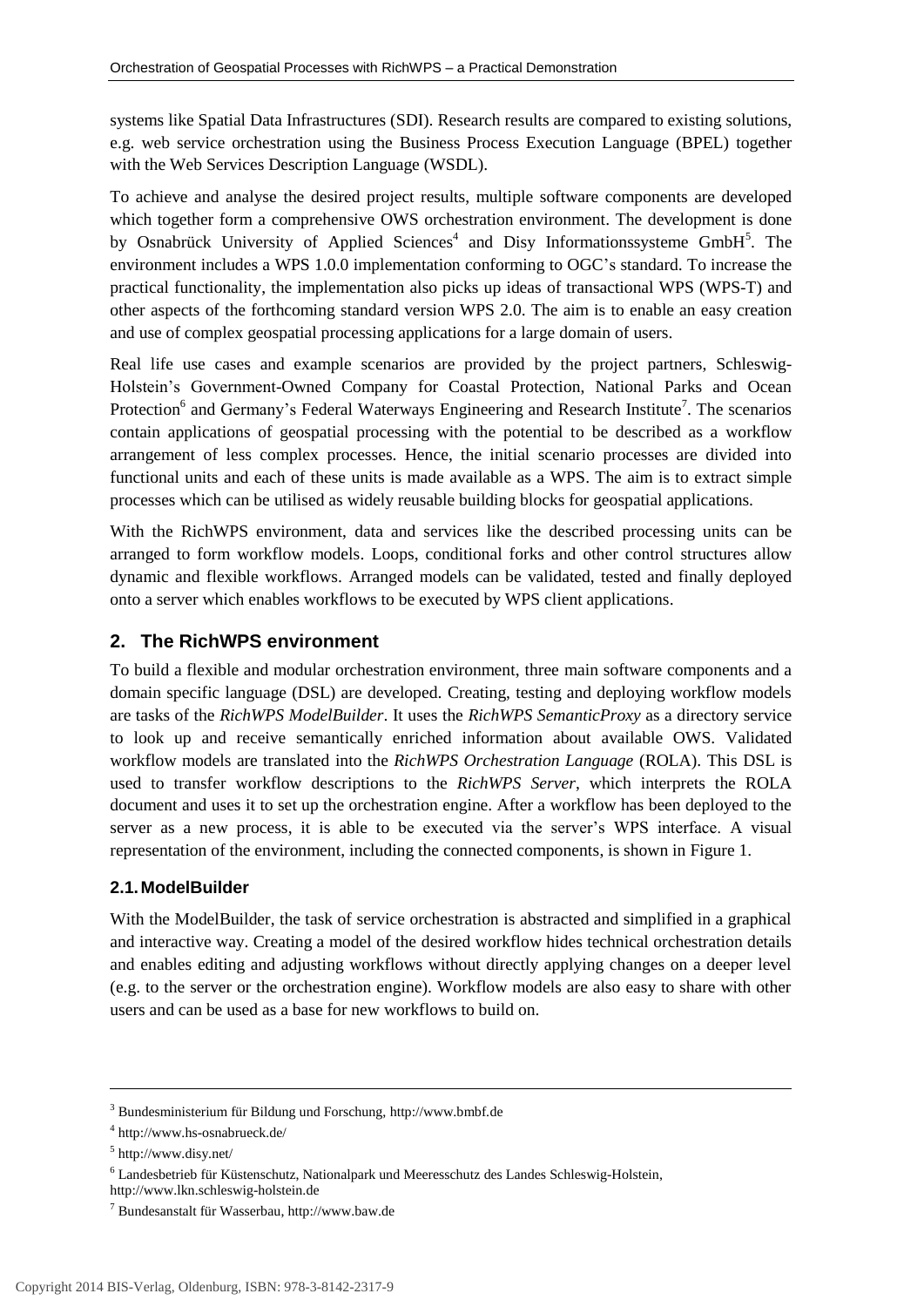Target users of the core modelling tool are experts in geospatial domains. Therefore the user interface and provided functionality should be intuitive and easy to understand. Knowledge of technical details and the underlying systems is not necessarily needed to create complex processing workflows. A simple and well-structured interface design supports the usability. Dynamic visual hints and textual messages provide helpful feedback without distracting users from their tasks.



*Figure 1 RichWPS environment* 

<span id="page-2-0"></span>The ModelBuilder's main window [\(Figure 2\)](#page-3-0) is divided into four areas. The tree view on the left contains a hierarchically structured list of available modelling elements like services and data sources. Modelling elements can be added to the editor in the window centre via drag and drop gestures. Using the mouse, compatible input ports (green) and output ports (blue) of modelling elements can be connected. Single characters inside input and output ports represent the used data types which are defined by the WPS standard [5]. For example, "L" is *LiteralData* and "C" represents *ComplexData*.

All elements, including connection lines, can be moved and arranged as needed. Additionally, an auto-layout mechanism is provided. The example model shown in [Figure 2](#page-3-0) also contains explicit input ports (yellow boxes at the top) and output ports (black box at the bottom) which will be the inputs and output of the resulting WPS after deploying the workflow onto the server.

Further information of selected modelling elements is shown in the properties view on the right side of the window. Users are also able to enter necessary input data in the properties view, e.g. literal numbers or strings.

Status information, error messages and other hints are displayed and organized in multiple tabs at the window's bottom. Each tab contains messages belonging to a specific component: SemanticProxy, model editor or RichWPS server. New and unread messages are highlighted.

Other functionality like workflow deployment and process lifecycle management is accessible via the window's menus and toolbar. Helping information is consistently provided for all GUI elements and enables users to easily find the desired function.

In addition to the modelling elements shown in the example, loop and control structures can be used to create more powerful and dynamic workflows. For example, conditional forking elements allow the execution of processes only if a given condition is true (e.g. if specific geometries intersect). This is comparable to *if*-statements in programming languages. Accordingly, an *else*-fork of the condition exists, in order to execute other processes if the condition is not true.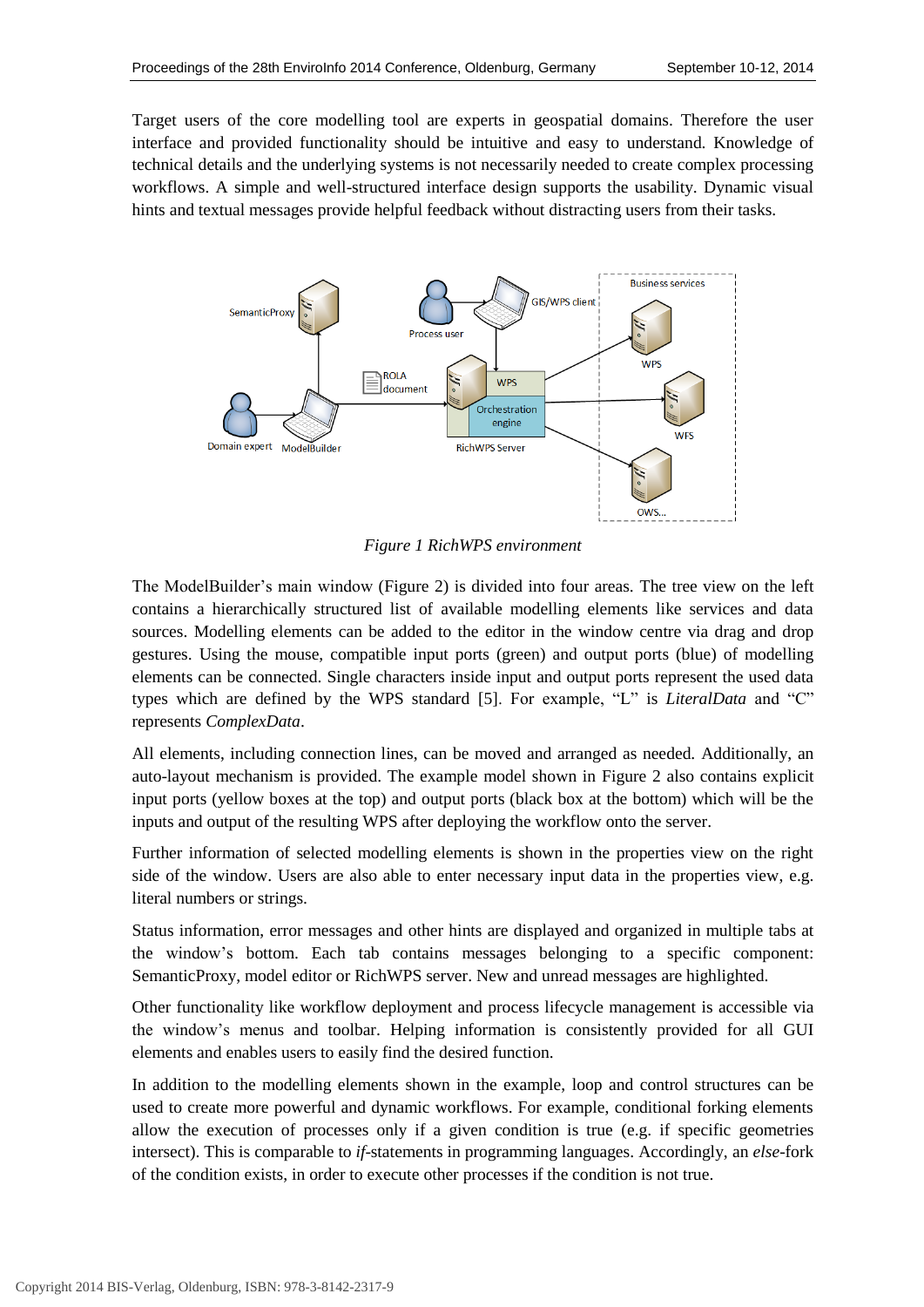

*Figure 2 RichWPS ModelBuilder* 

#### <span id="page-3-0"></span>**2.2. Semantic Proxy**

The ModelBuilder receives information about available OWS by connecting to the SemanticProxy. Hence, the SemanticProxy is designed as a directory service which can be searched via a RESTful interface. Information about available OWS is stored in a database and follows the Resource Description Framework (RDF) specification [6].

RDF enables a simple but flexible enrichment of service descriptions with semantic information. For database interaction and modification small client applications are implemented. Their functionality is also integrated into the ModelBuilder to create a bundled core application inside the RichWPS environment.

#### **2.3. RichWPS Server**

Being based on the  $52^{\circ}$ North WPS server<sup>8</sup>, the RichWPS Server's WPS implementation is extended by a custom orchestration engine. The server's WPS-T interface enables the ModelBuilder and other client applications to deploy workflow descriptions via ROLA documents. These are interpreted by the orchestration engine in order to offer a centralised, controlled execution of the workflow and the involved processes and services.

Additionally, the server provides extended mechanisms for client communication and interaction. They allow ModelBuilder instances to monitor workflow executions and to receive details on the execution status and occurring errors. It is also possible to pause or stop running workflow executions.

The combination of the ModelBuilder and the RichWPS Server forms a comprehensive setup to test and debug workflow models. Test results can be used to improve workflows and to decide on which processes are to be used or preferred.

l

<sup>8</sup> http://52north.org/communities/geoprocessing/wps/index.html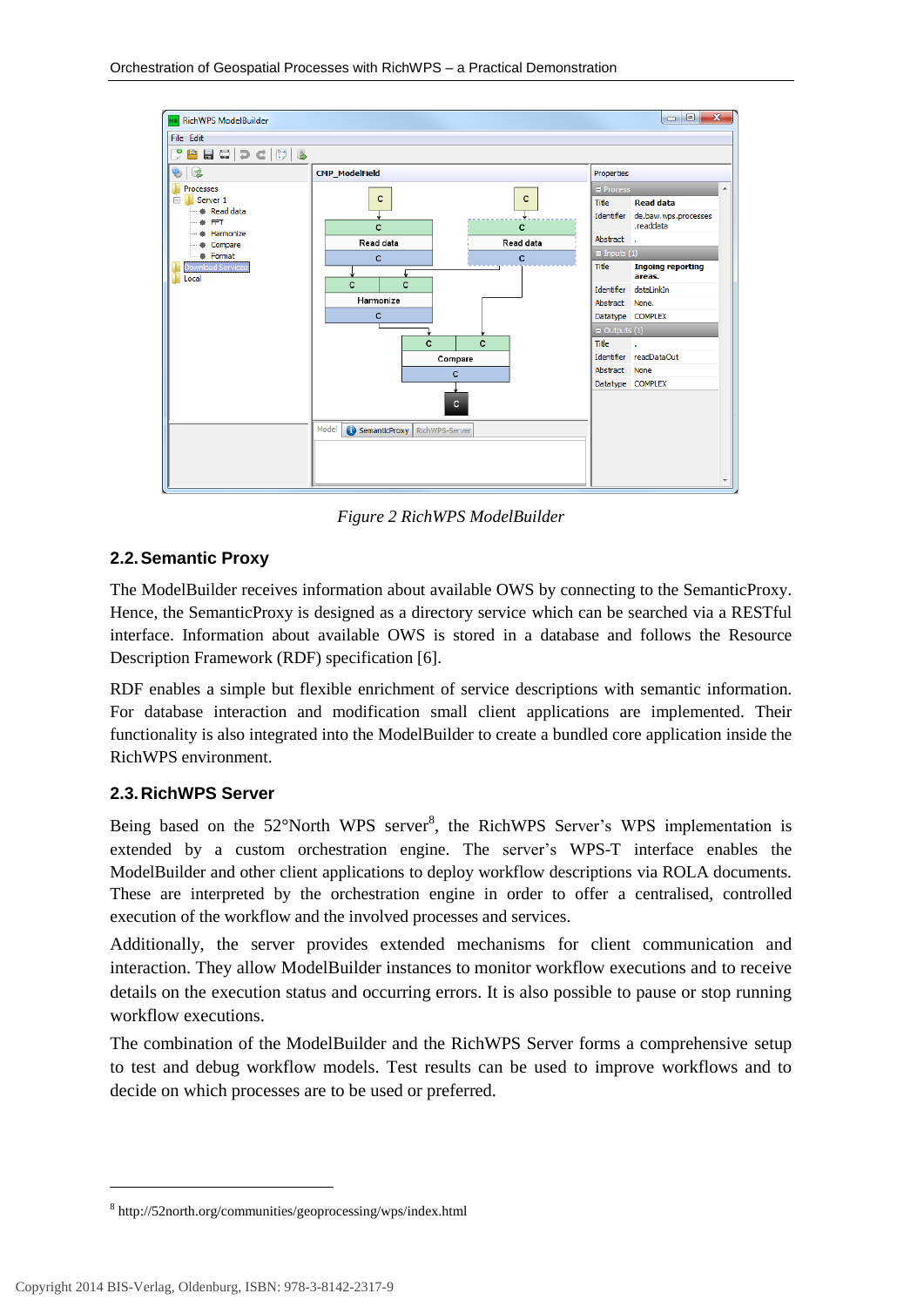#### **2.4. RichWPS Orchestration Language ROLA**

ROLA documents are transferred from the ModelBuilder to the RichWPS Server and contain a textual translation of the workflow. They can also be considered as a pre-processing towards the technical orchestration. Thus, ROLA is a domain specific language having a strict syntax that can be interpreted by server components. But it is designed to be still human readable and understandable by choosing appropriate keywords and grammar rules.

#### **3. Example Scenario: Macrophyte Assessment**

Macrophytes are aquatic plants growing in or near water. The assessment of macrophyte occurrences is one of the real life use cases which are used to analyse and proof the RichWPS concept. The following section describes the use case itself and its implementation using the RichWPS environment.

#### **3.1. Scenario Description**

The Water Framework Directive (WFD) [7] instructs European Union (EU) member states to achieve good quality status of waters. States are directed to assess and report ecological quality values of rivers and seas. Another important directive for the marine sector is the Marine Strategy Framework Directive (MSFD) [8]. Its main objective is to achieve the Good Environmental Status (GES) of waters by observing and controlling improvements of the marine environment's quality.

Frequent quality measurements and reports are required by both, the WFD and the MSFD. The EU demands automated reporting systems which deliver the results via web services to the European Commission. This meets requirements of the INSPIRE directive [9] and includes processing large amounts of data in the fields of chemical and biological quality components.

Implementing WFD and MSFD instructions for Schleswig Holstein's Wadden Sea is inside the scope of Schleswig-Holstein's Government-Owned Company for Coastal Protection, National Parks and Ocean Protection. This includes the reporting areas "Northern Frisia" and "Dithmarschen". The presented example scenario covers the creation of macrophyte assessment reports for these areas.

The occurrence and the percentage of the macrophytes *seagrass* and *green macroalgae* is considered as an indicator for the quality of waters [10]. As a simplified summarisation, the quality status of the Wadden Sea is "good" if it contains more seagrass and less macroalgae. The assessment is based on five quality parameters, each evaluated within one of five categories that range from "0 - bad" to "4 - very good". Combined with the categories, the parameters form an assessment matrix which is used to get the resulting quality status based on the evaluated parameters [11]. The final report contains assessment status for the relevant years: a specific reporting year and additionally the past six years.

#### **3.2. Processes and Orchestration**

An implementation of the described assessment process as a single WPS has already been done by Wössner [12]. The evaluation process is a chain of filtering and GIS operations. The technical environment for analysing and reporting is defined through the rules of the Marine Spatial Data Infrastructure (MDI-DE), a SDI [13].

In the presented example scenario, this process is divided into reusable and less complex subprocesses. For the assessment, specific input data is necessary, for example the year of assessment, reporting area geometries and raw data of macrophyte occurrences according to the MSFD.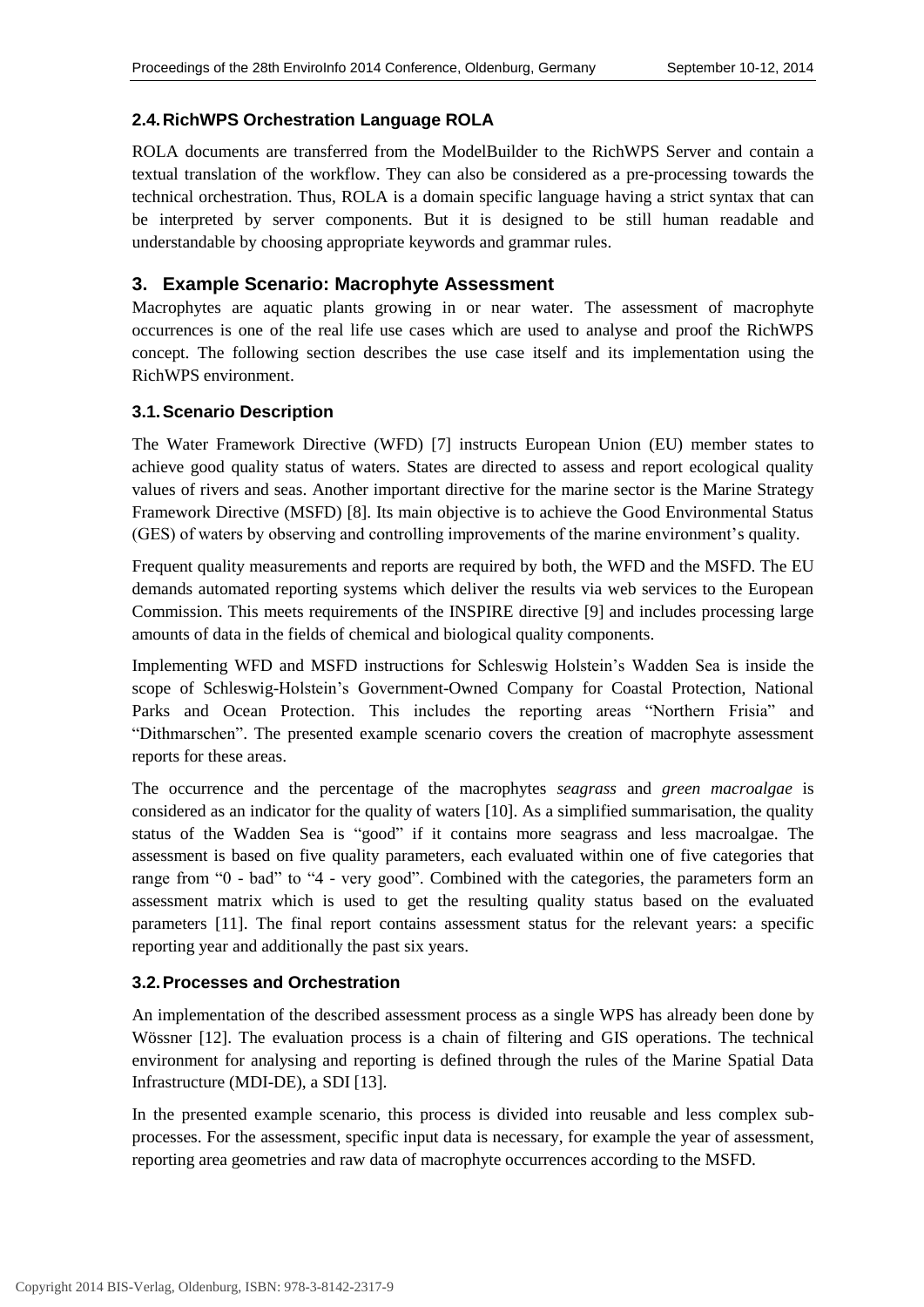[Table 1](#page-5-0) contains the resulting sub-processes after splitting up the functionality of the existing assessment process. Each process is implemented as a single WPS, indicated by the green data input ports at the top and the blue output ports at the bottom.

The workflow model shown in [Figure 3](#page-5-1) uses the processes *SelectReportingArea* and *Intersect* multiple times to demonstrate the desired reusability. Executing the workflow delivers assessed quality status for the reporting areas as ComplexData.

| <b>Process</b>         |                            |    |              |   |                                           | <b>Description</b>                                                   |
|------------------------|----------------------------|----|--------------|---|-------------------------------------------|----------------------------------------------------------------------|
| C.                     |                            |    |              |   | Returns the reporting area geometry which |                                                                      |
|                        | <b>SelectReportingArea</b> |    |              |   |                                           | corresponds to a literal input ID (e.g. "NF" for<br>Northern Frisia) |
|                        |                            |    |              |   |                                           |                                                                      |
|                        | C                          |    |              |   |                                           | Gets raw data for algae, seagrass and relevant                       |
|                        | <b>MSRLD5selection</b>     |    |              |   |                                           | years from existing MSFD data which is                               |
| C<br>С                 |                            |    |              | C | relevant for the given year <sup>9</sup>  |                                                                      |
|                        | C                          |    |              | C |                                           | Selects topography based on existing                                 |
|                        | SelectTopography           |    |              |   |                                           | topographies and relevant years                                      |
|                        | C<br>C                     |    | C            |   |                                           |                                                                      |
|                        | $\mathbf{C}$               |    | $\mathbf{C}$ |   | $\mathbf{C}$                              | Returns the intersection of reporting areas,                         |
| <b>Intersect</b>       |                            |    |              |   |                                           | topographies and relevant years                                      |
| С                      |                            |    |              |   |                                           |                                                                      |
| C                      | C                          | C. | c            |   | C.                                        | Returns the reporting area assessments based                         |
| <b>Characteristics</b> |                            |    |              |   |                                           | on the input data                                                    |
|                        |                            |    |              |   |                                           |                                                                      |

*Table 1 Example Scenario Processes* 

<span id="page-5-0"></span>

*Figure 3 The Assessment Process as a Workflow Model* 

<span id="page-5-1"></span>After implementing the single processes as WPS, information about the processes is stored and provided by the SemanticProxy. Using the ModelBuilder the processes are connected and arranged to model the workflow as shown in [Figure 3.](#page-5-1) The modelling result is translated to ROLA and deployed onto a RichWPS Server. After the successful deployment the server's orchestration

l

<sup>&</sup>lt;sup>9</sup> MSRL (Meeresstrategie-Rahmenrichtlinie) is the German translation of MSFD, D5 means descriptor 5 which is defined by the MSFD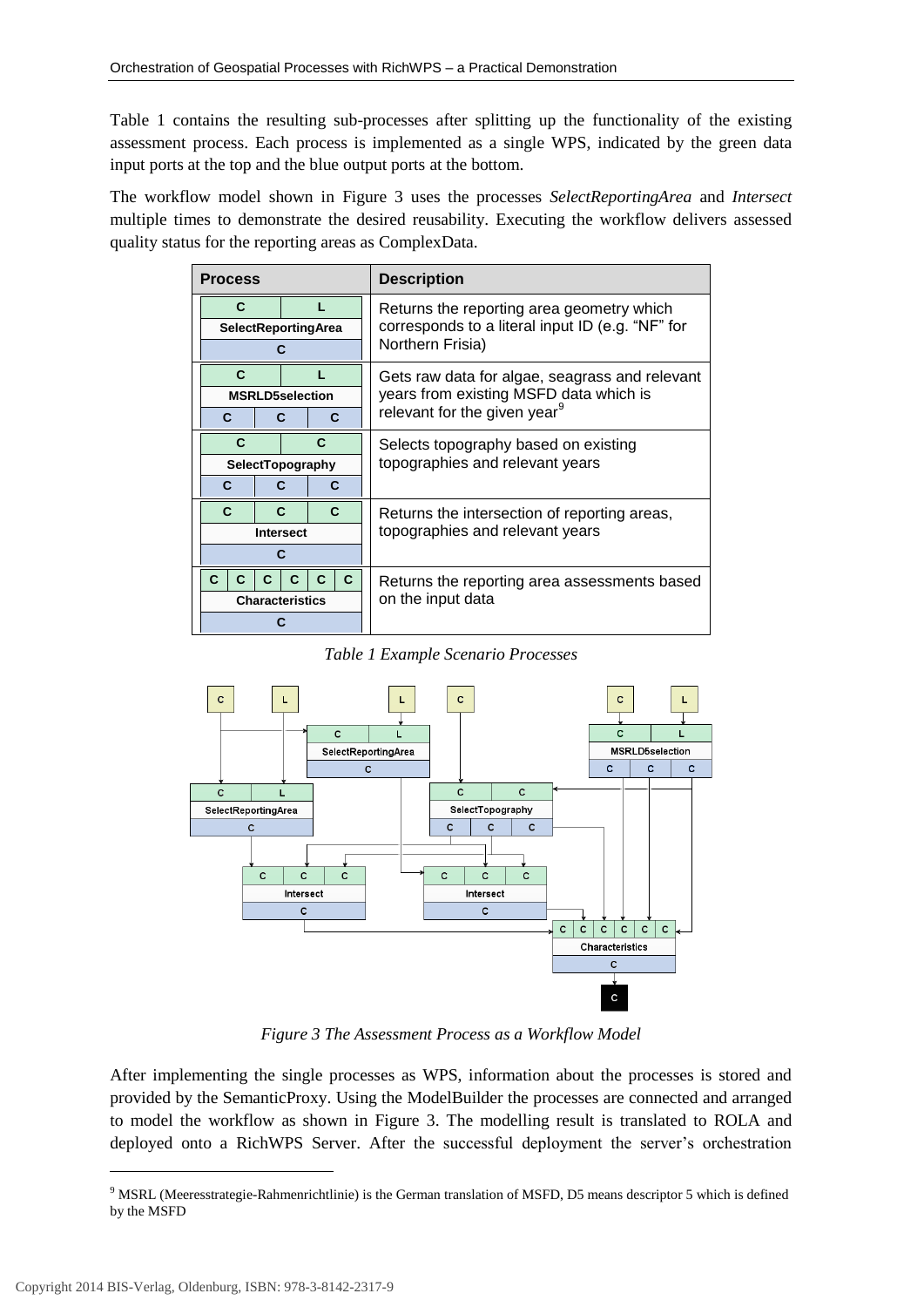engine allows executing the workflow by one single WPS *execute* call. This also enables a black box view on the workflow as a covering process as shown in [Figure 4.](#page-6-0) Because of the server's implementation of the WPS 1.0.0 standard, execution calls can be done by any WPS client. The new process is also communicated to the SemanticProxy and thus can be used as a modelling element for other workflow models.



*Figure 4 Black box View of the deployed Workflow* 

## <span id="page-6-0"></span>**4. Related Work**

Web service orchestration inside SOA-based infrastructures is discussed in [14]. At first, the paper summarises relevant technologies, requirements and opportunities. It then focuses on increasing the interoperability of published workflows by introducing the WPS-T standard which the RichWPS project uses.

Re-using distributed geospatial web services to form a business logic component has been demonstrated in [15]. It offers an interface between users and the geospatial data inside SOA infrastructures. Additionally, applications of the WPS standard are demonstrated.

Orchestrating web services using BPEL has been demonstrated in [16]. Mentioned are the advantages of using graphical tools over a hard-coded service orchestration. The use of WSDL is necessary to bring web services together with BPEL. The article states this circumstance's potential of danger to BPEL-processes (and thus to the whole orchestration).

Different software tools for graphical workflow modelling are available. They either focus on a specific subject or offer a comprehensive functional range as Taverna Workbench<sup>10</sup> does. An example for WPS orchestration using Taverna Workbench can be found in [17]. In the example, WPS instances require WSDL descriptions and, instead of the often chosen BPEL, the Simple Conceptual Unified Flow Language (SCUFL) is used.

## **5. Conclusion and Outlook**

In early project stages, comprehensive researches and analyses have been done to gather the technical state of relevant technologies and existing approaches. Thus, the project's scope and basic conditions could be specified in detail to precisely prepare the software engineering.

At the time of writing, the software development is advanced and integrating the components to form the environment has been tested. During the development, the example scenarios have partly been implemented to test the components. First results proof the RichWPS environment approach and show the practical usability.

Currently a main task is to continue the integration in order to completely implement the scenarios. This will allow a closer research to get the desired project's results.

## **6. Acknowledgement**

This work has been funded by the German Ministry of Education and Research. The authors also would like to thank the project partners, the Federal Waterways Engineering and Research Institute, and Disy Informationssysteme GmbH for their support.

1

 $^{10}$ http://www.taverna.org.uk/